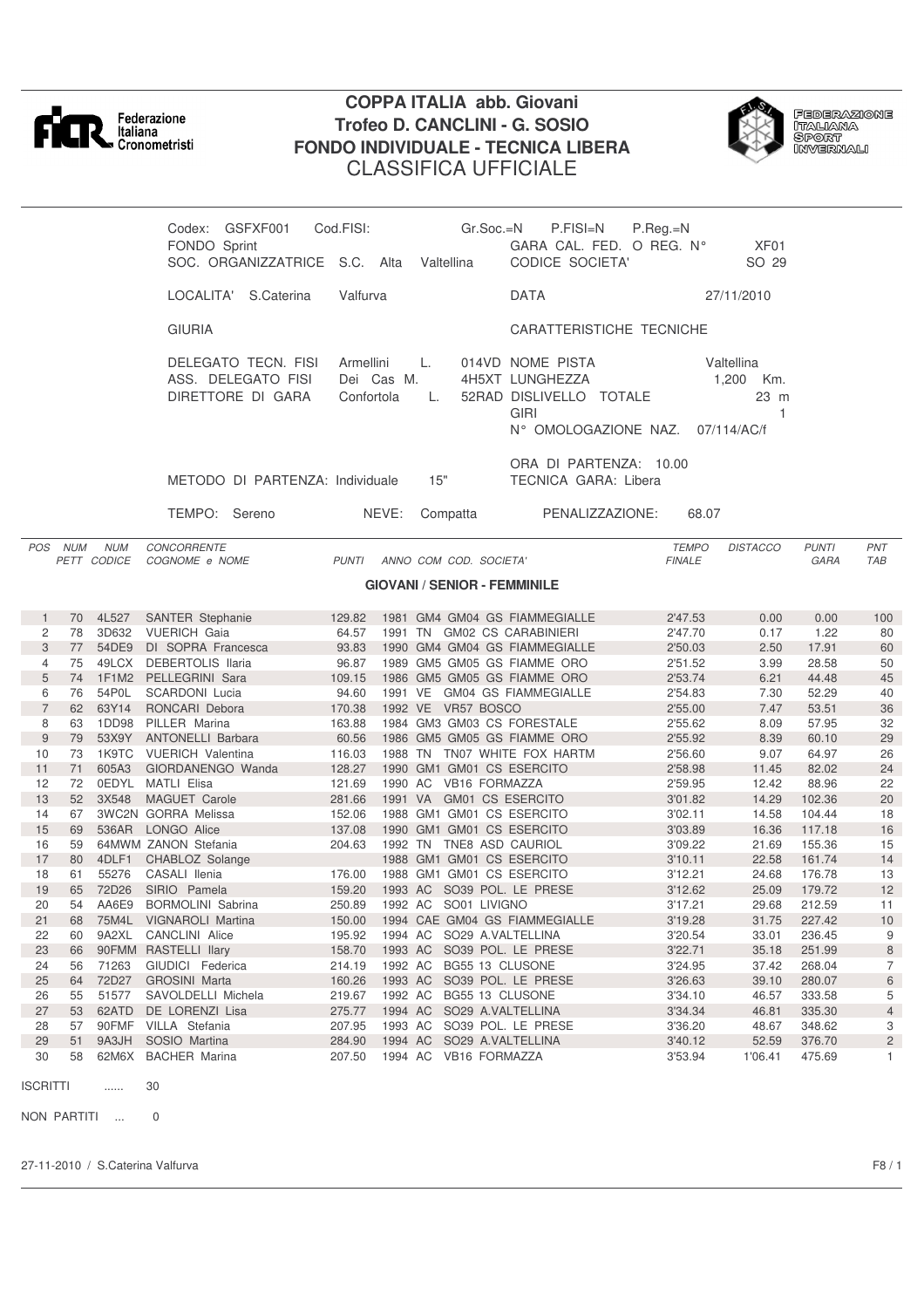| <b>NUM</b><br><b>POS</b><br><b>NUM</b><br><i>PETT CODICE</i> | <b>CONCORRENTE</b><br><i>COGNOME e NOME</i> | <b>PUNTI</b> | ANNO COM COD. SOCIETA' | <b>TEMPO</b><br><b>FINALE</b> | <b>DISTACCO</b> | <b>PUNTI</b><br>GARA | <b>PNT</b><br>TAB |
|--------------------------------------------------------------|---------------------------------------------|--------------|------------------------|-------------------------------|-----------------|----------------------|-------------------|
| NON ARRIVATI                                                 | 0                                           |              |                        |                               |                 |                      |                   |
| SQUALIFICATI<br>$\sim$                                       | $\Omega$                                    |              |                        |                               |                 |                      |                   |

ESPOSTA ORE: 12.35 LA GIURIA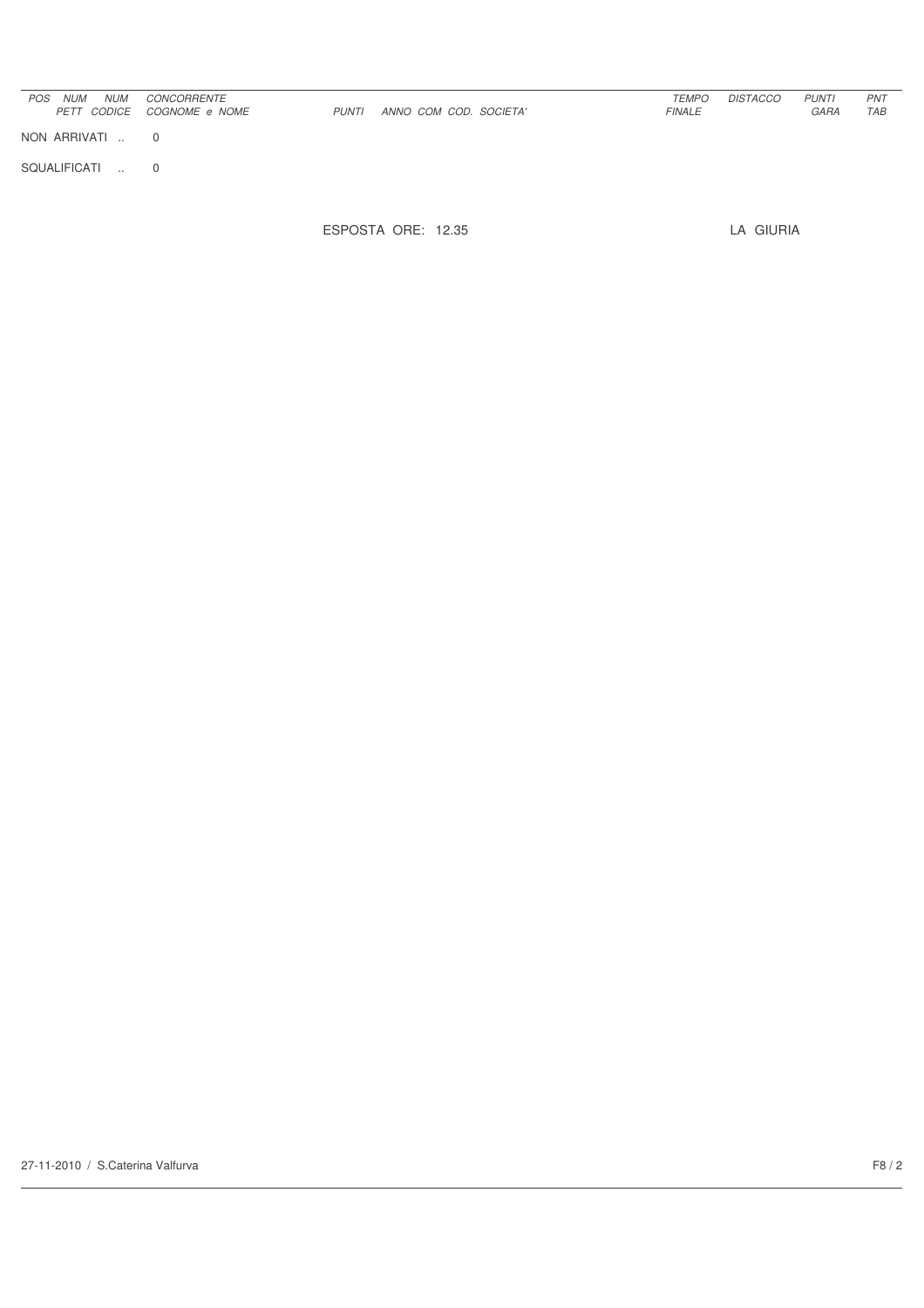

*PETT CODICE COGNOME e NOME* 

## **COPPA ITALIA abb. Giovani Trofeo D. CANCLINI - G. SOSIO FONDO INDIVIDUALE - TECNICA LIBERA** CLASSIFICA UFFICIALE



Federazione<br>Italiana<br>Sport<br>Invernali

| Codex: GSMXF001                                                |            | Cod.FISI:                             | $Gr.Soc = N$ | P.FISI=N                                                                                       | $P.$ Reg. $=N$ |                                                   |
|----------------------------------------------------------------|------------|---------------------------------------|--------------|------------------------------------------------------------------------------------------------|----------------|---------------------------------------------------|
| FONDO Sprint                                                   |            |                                       |              | GARA CAL. FED. O REG. N°                                                                       |                | XF <sub>01</sub>                                  |
| SOC. ORGANIZZATRICE S.C. Alta                                  |            |                                       | Valtellina   | CODICE SOCIETA'                                                                                |                | SO 29                                             |
| LOCALITA'                                                      | S.Caterina | Valfurva                              |              | <b>DATA</b>                                                                                    |                | 27/11/2010                                        |
| <b>GIURIA</b>                                                  |            |                                       |              | <b>CARATTERISTICHE TECNICHE</b>                                                                |                |                                                   |
| DELEGATO TECN. FISI<br>ASS. DELEGATO FISI<br>DIRETTORE DI GARA |            | Armellini<br>Dei Cas M.<br>Confortola | L.<br>L.     | 014VD NOME PISTA<br>4H5XT LUNGHEZZA<br>52RAD DISLIVELLO TOTALE<br>GIRI<br>N° OMOLOGAZIONE NAZ. |                | Valtellina<br>1.400<br>Km.<br>28 m<br>07/114/AC/f |
| METODO DI PARTENZA: Individuale                                |            |                                       | 15"          | ORA DI PARTENZA: 10.15<br>TECNICA GARA: Libera                                                 |                |                                                   |
| TEMPO:<br>Sereno                                               |            | NEVE:                                 | Compatta     | PENALIZZAZIONE:                                                                                |                | 55.58                                             |

**GIOVANI / SENIORES - MASCHILE**

*POS NUM NUM CONCORRENTE TEMPO DISTACCO PUNTI PNT*

| 1              | 103 |                   | 60Y4W PELLEGRINO Federico        | 55.74  |         | 1990 GM5 GM05 GS FIAMME ORO   |  | 2'58.41 | 0.00  | 0.00  | 100            |
|----------------|-----|-------------------|----------------------------------|--------|---------|-------------------------------|--|---------|-------|-------|----------------|
| 2              | 105 | 01D8H             | ZORZI Cristian                   | 61.79  |         | 1972 GM4 GM04 GS FIAMMEGIALLE |  | 3'00.08 | 1.67  | 11.23 | 80             |
| 3              | 114 |                   | 1K9CX ZATTONI Andrea             | 92.42  |         | 1987 GM4 GM04 GS FIAMMEGIALLE |  | 3'01.55 | 3.14  | 21.12 | 60             |
| 4              | 167 | 062FR             | CARRARA Bruno                    |        |         | 1977 GM2 GM02 CS CARABINIERI  |  | 3'01.76 | 3.35  | 22.53 | 50             |
| 5              | 113 | 613R2             | PIZZUTTO Glauco<br>Roberto       | 90.91  |         | 1988 GM1 GM01 CS ESERCITO     |  | 3'01.89 | 3.48  | 23.41 | 45             |
| 6              | 106 | 4HLR6             | <b>ORLANDI</b> Luca              | 63.72  |         | 1984 GM5 GM05 GS FIAMME ORO   |  | 3'02.12 | 3.71  | 24.95 | 40             |
| $\overline{7}$ | 116 | 3D67L             | <b>CEOLAN Mirko</b>              | 98.83  |         | 1989 AA BZA9 ALPINI PARACADU  |  | 3'02.24 | 3.83  | 25.76 | 36             |
| 8              | 138 |                   | <b>3WWPP COMPAGNONI Daniele</b>  | 144.79 |         | 1986 GM1 GM01 CS ESERCITO     |  | 3'02.28 | 3.87  | 26.03 | 32             |
| 9              | 171 | 0635C             | <b>SANTUS Fabio</b>              |        |         | 1976 GM2 GM02 CS CARABINIERI  |  | 3'02.29 | 3.88  | 26.10 | 29             |
| 10             | 107 |                   | 10D1A GULLO Giovanni             | 69.29  |         | 1983 GM4 GM04 GS FIAMMEGIALLE |  | 3'02.30 | 3.89  | 26.16 | 26             |
| 11             | 130 |                   | <b>OCMKR KOSTNER Florian</b>     | 120.93 |         | 1979 GM2 GM02 CS CARABINIERI  |  | 3'02.62 | 4.21  | 28.32 | 24             |
| 12             | 146 | 1K7C7             | <b>PUNTEL Antonio</b>            | 165.76 |         | 1988 GM3 GM03 CS FORESTALE    |  | 3'03.06 | 4.65  | 31.28 | 22             |
| 13             | 126 |                   | 67VTW KOSTNER Janmatie           | 116.89 |         | 1988 GM5 GM05 GS FIAMME ORO   |  | 3'03.09 | 4.68  | 31.48 | 20             |
| 14             | 145 | 629YA             | <b>BERTOLINA Mirco</b>           | 158.86 |         | 1991 AC SO29 A.VALTELLINA     |  | 3'04.71 | 6.30  | 42.37 | 18             |
| 15             | 108 |                   | 3X50C VANZETTA Alex              | 72.30  |         | 1987 GM4 GM04 GS FIAMMEGIALLE |  | 3'04.95 | 6.54  | 43.99 | 16             |
| 16             | 101 |                   | 3W23R FRASNELLI Loris            | 34.20  |         | 1979 GM4 GM04 GS FIAMMEGIALLE |  | 3'05.02 | 6.61  | 44.46 | 15             |
| 17             | 104 | 177H <sub>3</sub> | <b>MORANDINI Nicola</b>          | 56.17  |         | 1984 GM4 GM04 GS FIAMMEGIALLE |  | 3'05.21 | 6.80  | 45.74 | 14             |
| 18             | 115 |                   | 4H8PW VIERIN Francois            | 96.23  |         | 1990 GM1 GM01 CS ESERCITO     |  | 3'05.34 | 6.93  | 46.61 | 13             |
| 19             | 110 |                   | 3X1LW RIGONI Sergio              | 78.03  |         | 1986 GM5 GM05 GS FIAMME ORO   |  | 3'06.10 | 7.69  | 51.72 | 12             |
| 20             | 118 | 1JRP0             | CONSAGRA Claudio                 | 103.51 |         | 1987 GM1 GM01 CS ESERCITO     |  | 3'06.14 | 7.73  | 51.99 | 11             |
| 21             | 109 | 0F08H             | FIORENTINI Marco                 | 77.54  |         | 1981 GM5 GM05 GS FIAMME ORO   |  | 3'06.68 | 8.27  | 55.62 | 10             |
| 22             | 120 |                   | 1H0YN BRAUS Giuliano             | 104.08 |         | 1986 TN TNC5 US CORNACCI      |  | 3'06.69 | 8.28  | 55.69 | 9              |
| 23             | 117 | 3D815             | <b>TIRABOSCHI Richard</b>        | 102.00 |         | 1988 GM1 GM01 CS ESERCITO     |  | 3'06.98 | 8.57  | 57.64 | 8              |
| 24             | 127 |                   | 4HNDF WIESER David               | 118.68 |         | 1987 GM3 GM03 CS FORESTALE    |  | 3'06.99 | 8.58  | 57.71 | $\overline{7}$ |
| 25             | 133 |                   | 3PRVD VUILLERMOZ Richard         | 132.76 |         | 1986 GM1 GM01 CS ESERCITO     |  | 3'07.43 | 9.02  | 60.67 | 6              |
| 26             | 125 | 53DD4             | <b>GARDENER</b> Stefano          | 116.14 |         | 1990 GM3 GM03 CS FORESTALE    |  | 3'07.79 | 9.38  | 63.09 | 5              |
| 27             | 144 | 4LR02             | <b>STEINWANDTER Lukas</b>        | 158.20 | 1990 AA | <b>BZG2 DOBBIACO</b>          |  | 3'07.80 | 9.39  | 63.16 | $\overline{4}$ |
| 28             | 140 | 728FA             | <b>URBANI</b> Simone             | 147.32 | 1992 AC | SO01 LIVIGNO                  |  | 3'08.70 | 10.29 | 69.21 | 3              |
| 29             | 163 |                   | 49PWH VALORZ Pietro              | 245.51 | 1991 TN | TN81 RABBI                    |  | 3'08.82 | 10.41 | 70.02 | $\overline{c}$ |
| 30             | 121 | 3D3YT             | NIZZI Enrico                     | 105.21 |         | 1990 GM1 GM01 CS ESERCITO     |  | 3'09.11 | 10.70 | 71.97 | $\mathbf{1}$   |
| 31             | 102 | 4H6LH             | <b>CATTANEO Marco</b>            | 52.23  |         | 1974 GM5 GM05 GS FIAMME ORO   |  | 3'09.63 | 11.22 | 75.47 |                |
| 32             | 111 |                   | 3CW7H CEOL Matteo                | 87.31  |         | 1989 GM4 GM04 GS FIAMMEGIALLE |  | 3'09.83 | 11.42 | 76.81 |                |
| 33             | 142 | 52TFV             | <b>RASTELLI Maicol</b>           | 152.79 |         | 1991 AC SO39 POL. LE PRESE    |  | 3'09.95 | 11.54 | 77.62 |                |
| 34             | 141 | 53H64             | <b>GISMONDI Matteo</b>           | 149.88 |         | 1990 GM4 GM04 GS FIAMMEGIALLE |  | 3'10.22 | 11.81 | 79.44 |                |
| 35             | 112 | 501A4             | <b>ANSELMET Henri</b>            | 90.61  |         | 1989 VA AO10 GRAN PARADISO    |  | 3'10.29 | 11.88 | 79.91 |                |
| 36             | 122 |                   | 1D03X ZORTEA Agostino            | 105.92 |         | 1985 GM4 GM04 GS FIAMMEGIALLE |  | 3'10.39 | 11.98 | 80.58 |                |
|                |     |                   | 27-11-2010 / S.Caterina Valfurva |        |         |                               |  |         |       |       | F8/1           |
|                |     |                   |                                  |        |         |                               |  |         |       |       |                |